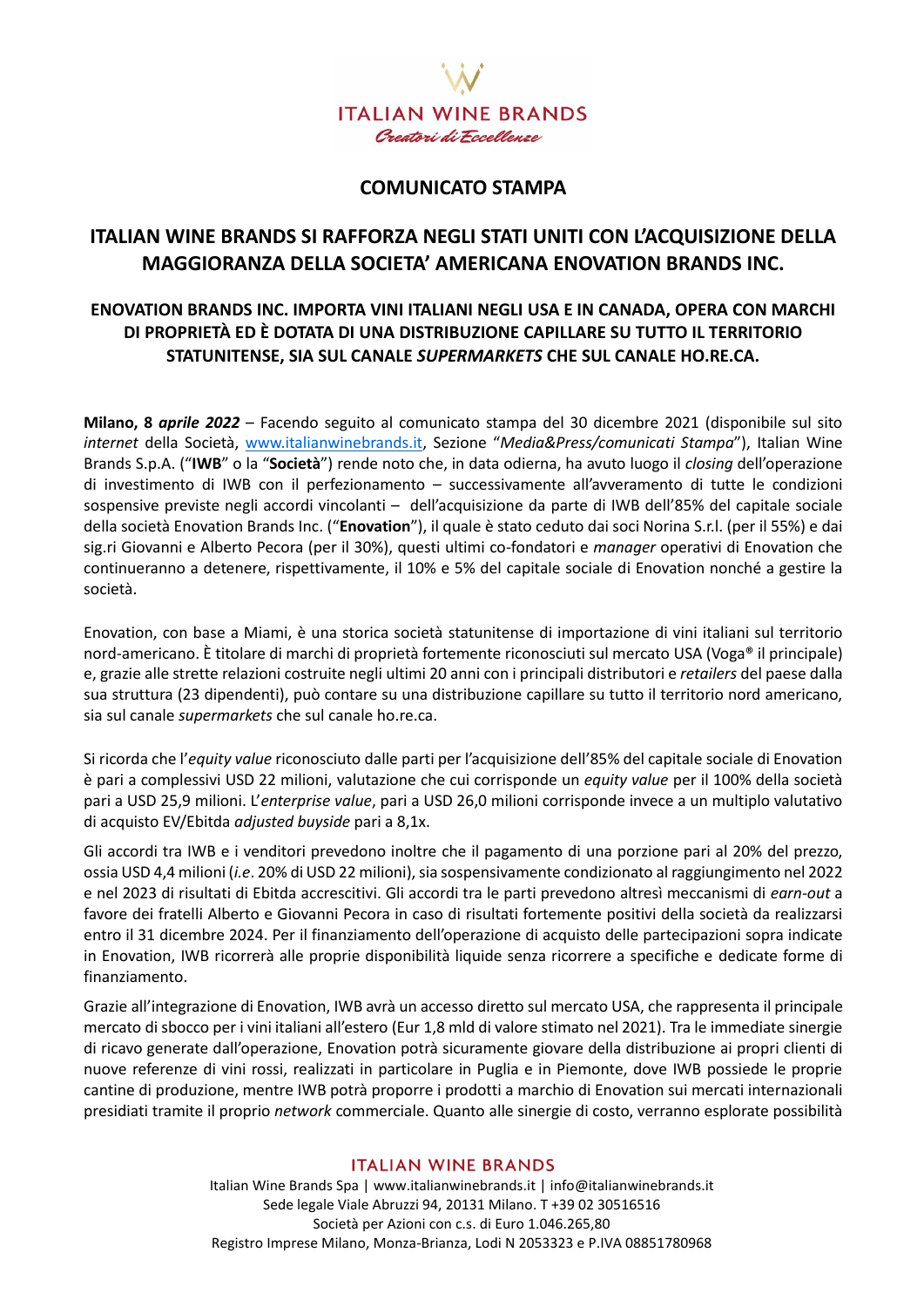**ITALIAN WINE BRANDS** Creatori di Fecellenze

di riduzione dei prezzi di acquisto della materia prima, legate ai maggiori volumi di acquisto realizzati a livello di gruppo. L'operazione conferma inoltre la propensione di IWB alla crescita sia organica sia per linee esterne, essendo questa la quarta operazione conclusa in meno di quattro anni dopo Svinando.com, Raphael Dal Bo AG, Enoitalia S.p.A..

Alessandro Mutinelli, Presidente di IWB, dichiara: *"Il mercato del Nord America è il più importante per il vino italiano e siamo entusiasti di iniziare questa nuova avventura con Enovation, i fratelli Giovanni e Alberto Pecora e tutto il loro affiatato team di Miami".*

**PER INFORMAZIONI** Viale Abruzzi 94 – Milano Euronext Growth Advisor Via Santa Radegonda 16, Milano T. +39 02 30516516 Largo Mattioli, 3 – Milano T. +39 02 83424010 [investors@italianwinebrands.it](mailto:investors@madeinitaly1.net) [www.italianwinebrands.it](http://www.italianwinebrands.it/)

**Italian Wine Brands Intesa Sanpaolo S.p.A. Uff. Stampa Spriano Communication & Partners** iwb-egm@intesasanpaolo.com [mrusso@sprianocommunication.com](mailto:mrusso@sprianocommunication.com) [ctronconi@sprianocommunication.com](mailto:ctronconi@sprianocommunication.com)

IL PRESENTE COMUNICATO NON PUÒ ESSERE DISTRIBUITO NEGLI STATI UNITI, NÉ AD ALCUNA PERSONA CHE SI TROVI O SIA RESIDENTE O DOMICILIATA NEGLI STATI UNITI, ISUOI TERRITORI O POSSEDIMENTI (INCLUSI PORTO RICO, ISOLE VERGINI, GUAM, SAMOA,ISOLE WAKE, ISOLE DELLE MARIANNE SETTENTRIONALI,QUALSIASI STATO DEGLI STATIUNITI O NEL DISTRETTO DI COLUMBIA) OVVERO A QUALUNQUE U.S. PERSON (COME DEFINITA AI SENSI DEL REGULATION S DELLO UNITED STATES SECURITIES ACT DEL 1933, COME SUCCESSIVAMENTE MODIFICATO) O QUALSIASI PERSONA CHE SI TROVI O SIA RESIDENTE IN OGNI ALTRA GIURISDIZIONE IN CUI LA DISTRIBUZIONE DEL PRESENTE COMUNICATO SIA CONTRARIA ALLA LEGGE.

### **ITALIAN WINE BRANDS**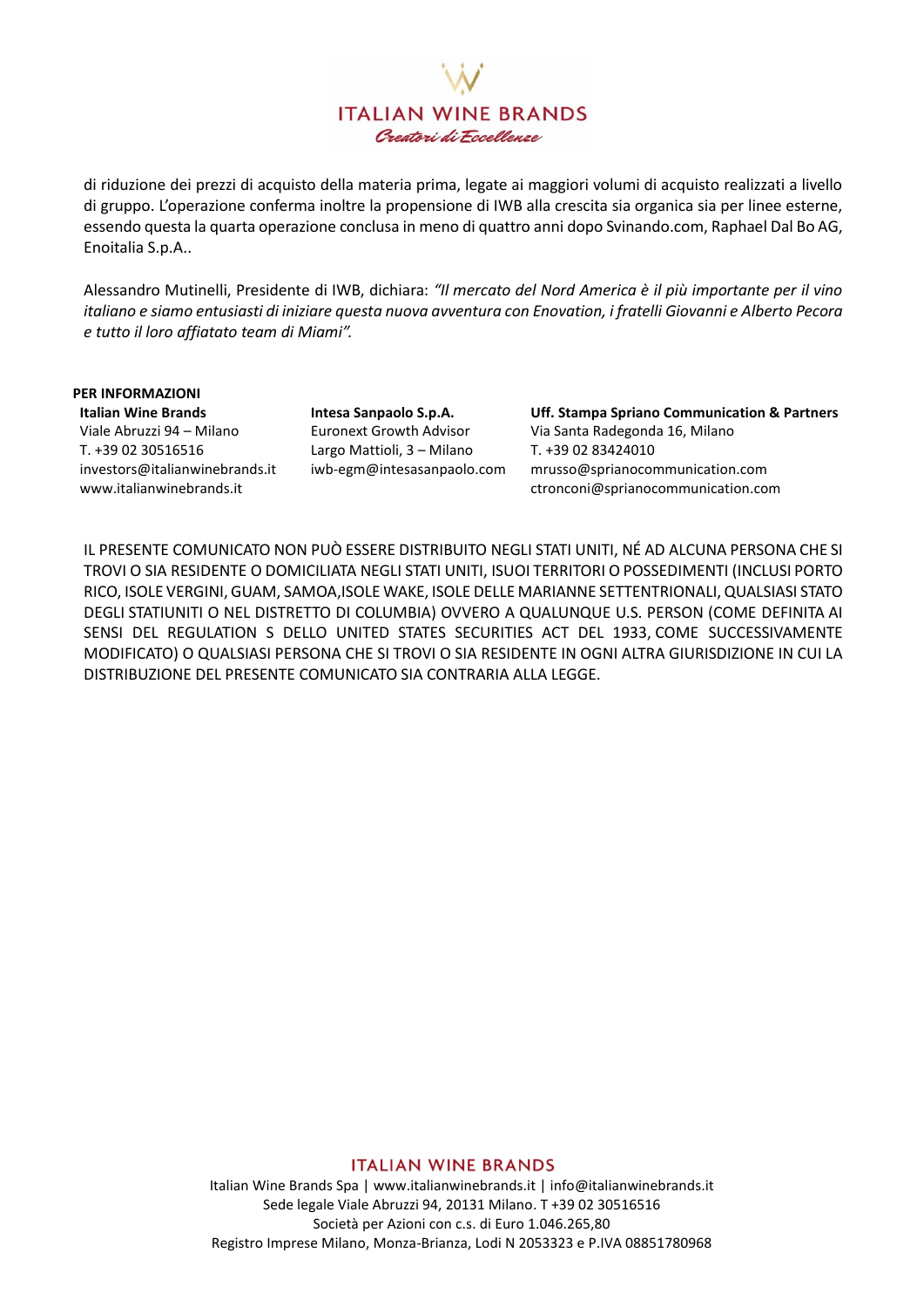

### **PRESS RELEASE**

# **ITALIAN WINE BRANDS FINALIZES THE ACQUISITION OF THE 85% OF THE AMERICAN COMPANY ENOVATION BRANDS INC.**

# **ENOVATION BRANDS INC. IMPORTS ITALIAN WINES IN THE U.S.A. AND CANADA, OPERATES WITH OWN BRANDS AND DISTRIBUTES ITS PRODUCTS BOTH ON THE SUPERMARKETS CHANNEL AND THE HO.RE.CA CHANNEL.**

**Milan, 8 April 2022** – Following the press release of 30 December 2021 (available on the Company's website, www.italianwinebrands.it, Section "Media & Press / Press releases"), Italian Wine Brands S.p.A. ("**IWB**" or the "**Company**") announces that, today, completion of the acquisition of 85% of the share capital of the company Enovation Brands Inc. ("**Enovation**") has been completed after the fulfillment of all the conditions precedent provided for in the binding agreements. Enovation was sold by the shareholders Norina S.r.l. (for 55%) and by Mr. Giovanni and Mr. Alberto Pecora (for 30%), the latter co-founders and operational managers of Enovation who will continue to hold, respectively, 10% and 5% of the share capital of Enovation as well as to manage the company.

Enovation, based in Miami, is a historic US company that imports Italian wines to North American territory. It is the owner of highly recognized proprietary brands on the US market (Voga® the main one) and, thanks to the close relationships built over the last 20 years with the main distributors and retailers of the country from its structure (23 employees), it can count on a widespread distribution throughout the North American territory, both on the supermarkets channel and on the ho.re.ca channel.

It should be remembered that the equity value for the acquisition of 85% of the share capital of Enovation is equal to a total of USD 22 million, which corresponds to an equity value for 100% of the company equal to USD 25.9 millions. The enterprise value, equal to USD 26.0 million and corresponds to a purchase valuation multiple of EV / EBITDA adjusted buyside equal to 8.1x.

The agreements between IWB and the sellers also provide that the payment of a portion equal to 20% of the price, i.e. USD 4.4 million (i.e. 20% of USD 22 million), is subject to the achievement in 2022 and 2023 of certain targets of growing EBITDA. The agreements between the parties also provide for earn-out mechanisms in favor of the brothers Alberto and Giovanni Pecora in the event of highly positive results of the company to be achieved by 31 December 2024. IWB will use its own cash on hands in order to finance this acquisition with no recourse to new dedicated bank debt.

Thanks to the integration of Enovation, IWB will have direct access to the US market, which is the main exportation market for Italian wines (EUR 1.8 billion estimated value in 2021). Among the immediate revenue synergies generated by the deal, Enovation will benefit from the distribution to its customers of new references of red wines, made in particular in Puglia and Piedmont, where IWB owns its own production cellars, while IWB will be able to offer Enovation branded products on international markets managed through its own commercial network. With regard to cost synergies, it will be possible to reduce the purchase prices of raw materials, thanks to greater purchase volumes achieved. The transaction also confirms IWB's ability to pursue both organic and external growths, this being the fourth transaction finalized in less than four years after

#### **ITALIAN WINE BRANDS**